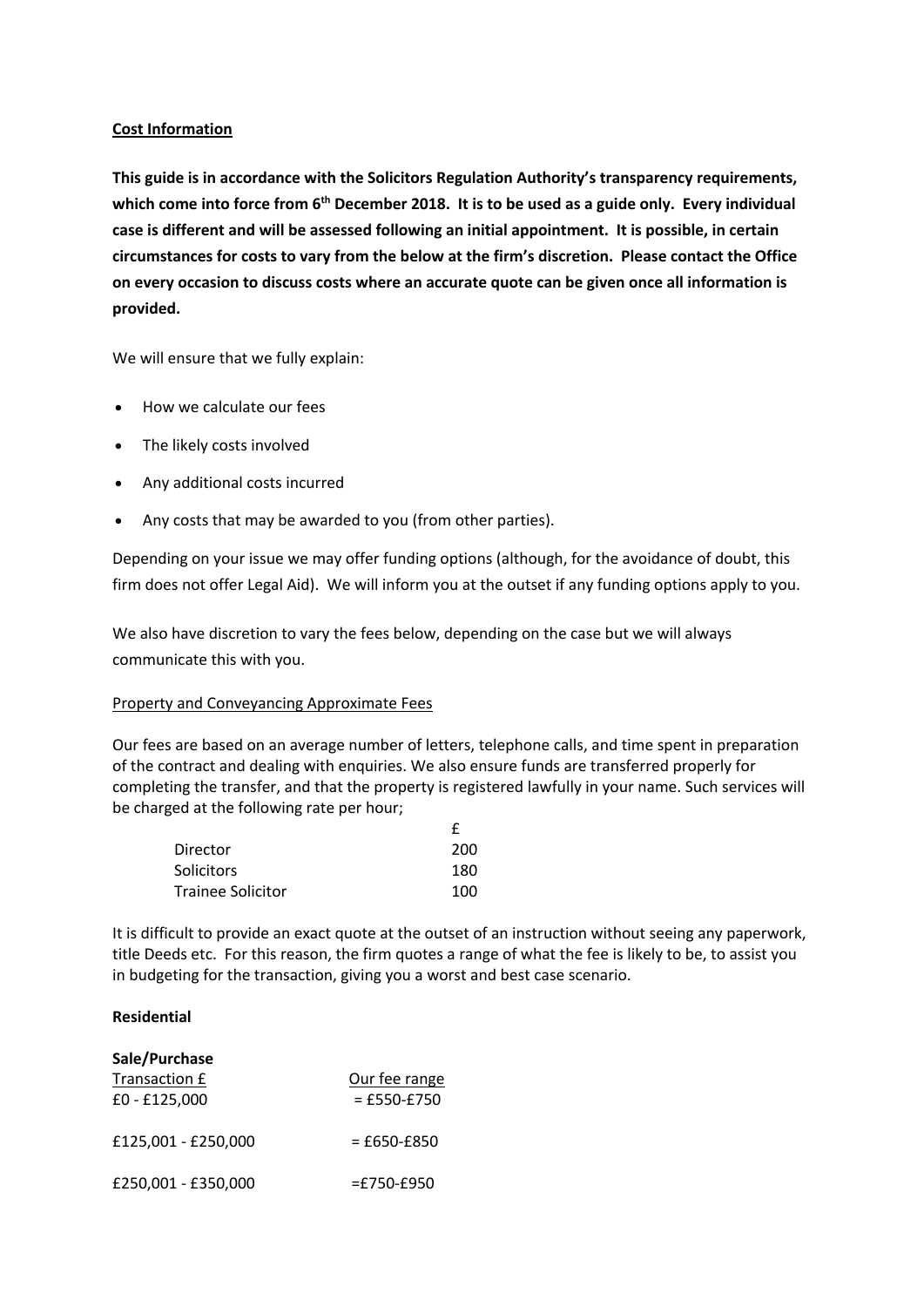$£350,001 + =£850 - £1200$ 

+ VAT (20%) and Disbursements

In relation to likely timescales, a typical transaction takes approximately 6 to 8 weeks.

Key Stages of the Conveyancing process include:

- $\triangleright$  Taking client instructions and giving initial advice
- $\triangleright$  Checking that finances are in place in order to fund the purchase, and contact the lender's solicitors if needed
- $\triangleright$  Carrying out searches (purchase)
- $\triangleright$  Making necessary enquiries with the Sellers/Buyer's Solicitor
- $\triangleright$  Advising on all documentation and information received
- $\triangleright$  Drafting documentation
- $\triangleright$  Exchanging contracts
- $\triangleright$  Arranging for all monies needed to be received from the lender and the client (purchase)
- $\triangleright$  Completing on the sale/purchase
- $\triangleright$  Dealing with payment of Stamp Duty/Land Transaction Tax (purchase)
- $\triangleright$  Dealing with application for registration at Land Registry (purchase)

## **Mortgage only (no purchase)**

£350-£450 + VAT (20%) and Disbursements

**First Registration**  £400

+ VAT (20%) and Disbursements

## **Commercial**

| Transaction £<br>£0 - £125,000 | Our fee range<br>$=$ £650-£850 |
|--------------------------------|--------------------------------|
| £125,001 - £250,000            | $=$ £750-£950                  |
| £250,001 - £350,000            | $=£850-E1050$                  |
| £350,001+                      | $=$ £950-£1300                 |
|                                |                                |

+ VAT (20%) and Disbursements

**Mortgage only (no purchase)** £450-£550 + VAT (20%) and Disbursements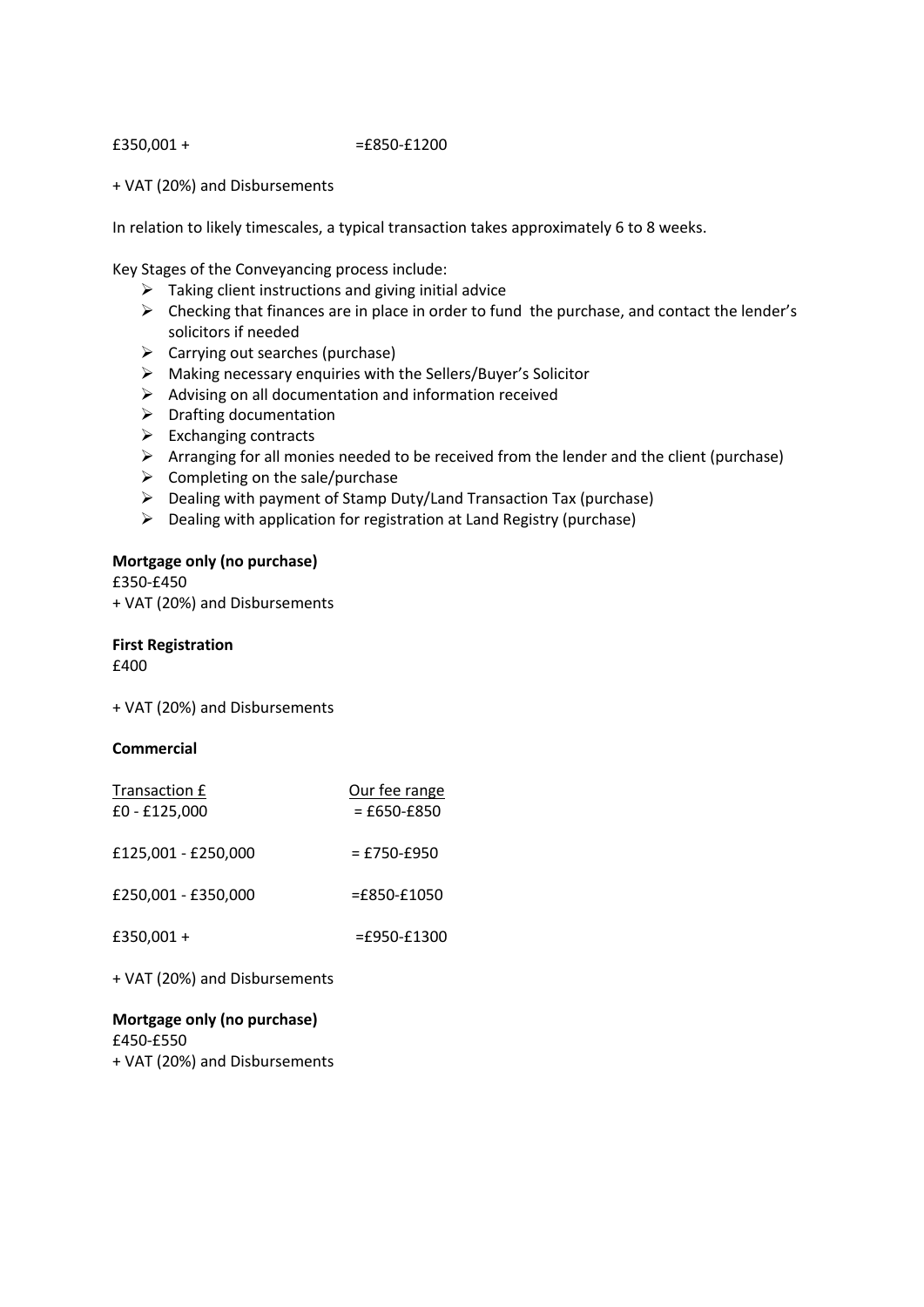Likely disbursements for both Residential and Commercial are as follows:

Searches

- $\triangleright$  The searches we advise you to carry out for your purchase are as follows:
	- o Local Authority
	- o Commons and Footpath
	- o Drainage
	- o Environment/Flood
	- o Mining Report
	- o Chancel Check Search
- $\triangleright$  The above searches amount to a total cost of approximately £300

Land Transaction Tax/ Stamp Duty

Land Registry Registration Fee

Land Registry searches

Our Bank Transfer fee when sending moneys electronically on your behalf

 $\triangleright$  Our fee for this is £30 plus VAT

# Wills & Probate Approximate Fees

# **Wills**

Single Will £150 & VAT (20%) Mirror Wills £250 & VAT (20%) Home visits incur an extra charge depending on location. Please contact the Office for a more accurate quote.

# **Probate**

Our usual fees for doing the probate work are usually 2.5% of the gross estate (plus VAT). In addition, disbursements are payable to third parties (to include court fees etc).

In certain circumstances, we can offer a reduced package and please telephone the Office to arrange a free initial appointment where costs can be discussed once the size of the estate is known.

## Powers of Attorney/Court of Protection Approximate Fees

Single person LPA (either Finances/ Health) £300 Single person LPA (both Finances/Health) £400 Couple LPA (either Finances/ Health) £550 Couple LPA (both Finances/Health) £750

+ VAT (20%) and disbursements

The Office of The Public Guardian charge fees (which vary from time to time) to register the Lasting Powers of Attorney.

## Family and Child Law Approximate Fees

Work is charged based on our hourly rates. This is the traditional fee structure which means that a fee earner will assess your case and provide a fully flexible option on an hour by hour basis. You will be given information about the likely overall cost of your matter and you will be updated as to these costs.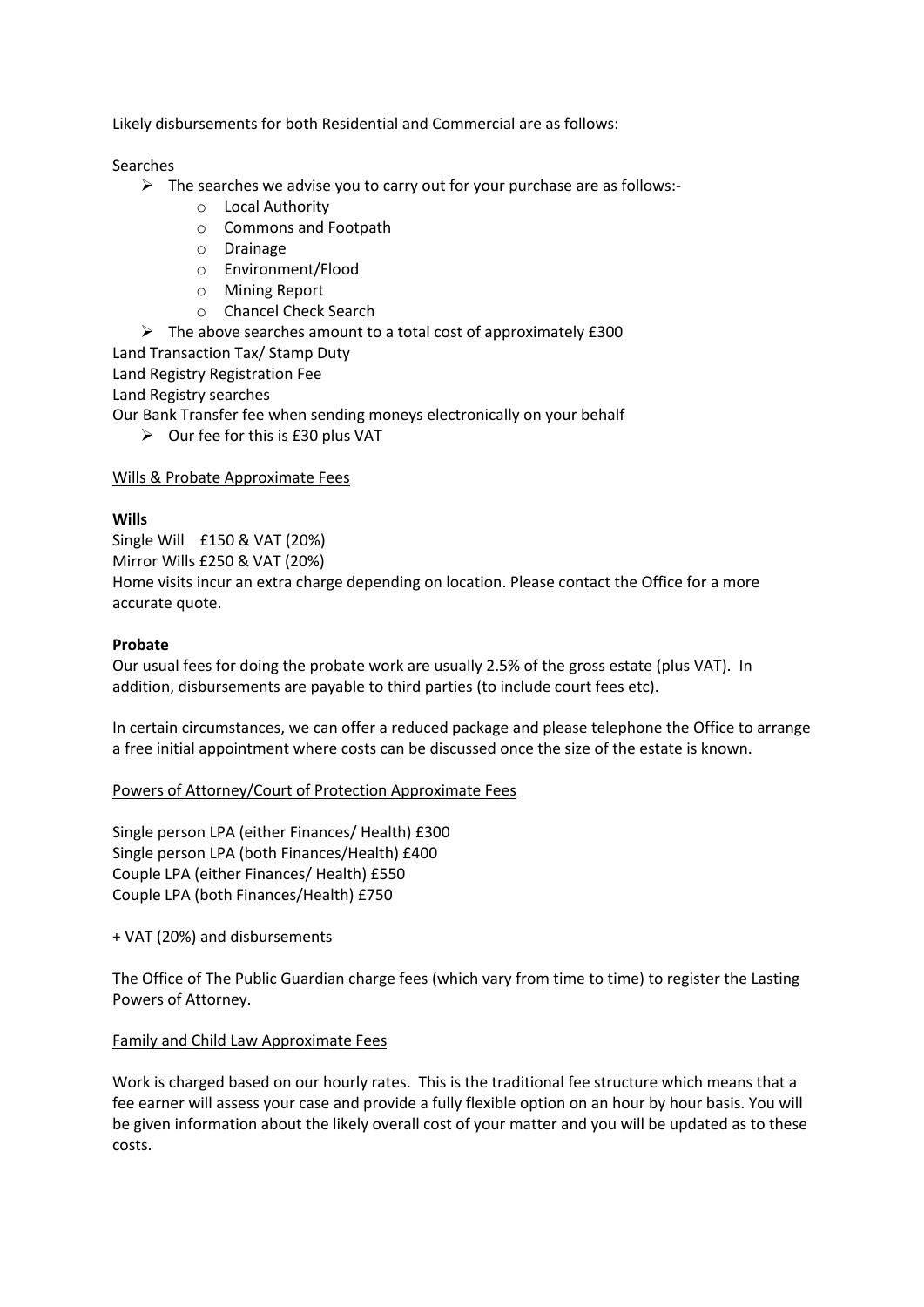The current hourly rates are set out below. We will add the current VAT to these at the rate that applies when the work is done. This is currently 20%.

| Director                 | 200 |
|--------------------------|-----|
| <b>Solicitors</b>        | 180 |
| <b>Trainee Solicitor</b> | 100 |

Disbursements may be payable, depending on the nature of your case. Examples of these are:

Mediation Costs Court Fees Expert Fees

# **This is a guide only. Please contact the Office to arrange a free initial appointment where costs can be discussed and varied depending on the facts of your case.**

#### Litigation/ Disputes Approximate Fees

Often, we limit our fees to £250 plus VAT to carry out investigative work for you before we advise you on the prospects of success. Thereafter, we will charge our hourly rates. This is the traditional fee structure which means that a fee earner will assess your case and provide a fully flexible option on an hour by hour basis. You will be given information about the likely overall cost of your matter and you will be updated as to these costs.

The current hourly rates are set out below. We will add the current VAT to these at the rate that applies when the work is done. This is currently 20%.

| Director                 | 200 |
|--------------------------|-----|
| <b>Solicitors</b>        | 180 |
| <b>Trainee Solicitor</b> | 100 |

Disbursements may be payable, depending on the nature of your case. Examples of these are:

Mediation Costs Court Fees Expert Fees

**This is a guide only. Please contact the Office to arrange a free initial appointment where costs can be discussed and varied depending on the facts of your case.** 

#### Other services Approximate Fees

**Debt** 

Often, we limit our fees to £250 plus VAT to carry out investigative work for you before we advise you on the prospects of success. Thereafter, we will charge our hourly rates. This is the traditional fee structure which means that a fee earner will assess your case and provide a fully flexible option on an hour by hour basis. You will be given information about the likely overall cost of your matter and you will be updated as to these costs.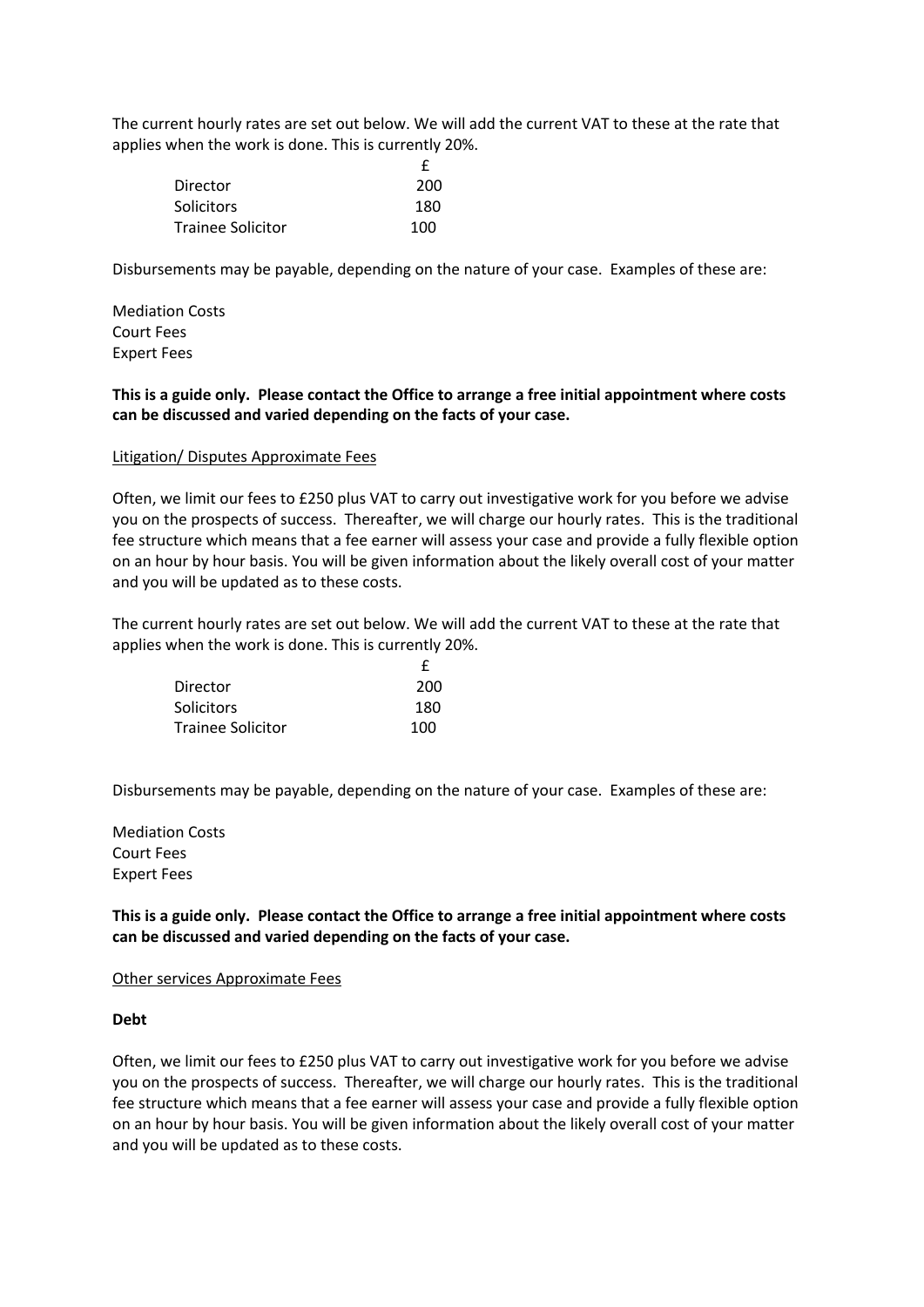The current hourly rates are set out below. We will add the current VAT to these at the rate that applies when the work is done. This is currently 20%.

| Director                 | 200 |
|--------------------------|-----|
| <b>Solicitors</b>        | 180 |
| <b>Trainee Solicitor</b> | 100 |

Court fees are fixed by the County Court and are on a sliding scale depending on the size of debt.

#### **Employment**

Often, we limit our fees to £250 plus VAT to carry out investigative work for you before we advise you on the prospects of success. Thereafter, we will charge our hourly rates. This is the traditional fee structure which means that a fee earner will assess your case and provide a fully flexible option on an hour by hour basis. You will be given information about the likely overall cost of your matter and you will be updated as to these costs.

The current hourly rates are set out below. We will add the current VAT to these at the rate that applies when the work is done. This is currently 20%.

| Director                 | 200 |
|--------------------------|-----|
| <b>Solicitors</b>        | 180 |
| <b>Trainee Solicitor</b> | 100 |

#### **Consumer Law**

Often, we limit our fees to £250 plus VAT to carry out investigative work for you before we advise you on the prospects of success. Thereafter, we will charge our hourly rates. This is the traditional fee structure which means that a fee earner will assess your case and provide a fully flexible option on an hour by hour basis. You will be given information about the likely overall cost of your matter and you will be updated as to these costs.

The current hourly rates are set out below. We will add the current VAT to these at the rate that applies when the work is done. This is currently 20%.

| Director                 | 200 |
|--------------------------|-----|
| <b>Solicitors</b>        | 180 |
| <b>Trainee Solicitor</b> | 100 |

#### **Commercial & Business Law**

Often, we limit our fees to £250 plus VAT to carry out investigative work for you before we advise you on the prospects of success. Thereafter, we will charge our hourly rates. This is the traditional fee structure which means that a fee earner will assess your case and provide a fully flexible option on an hour by hour basis. You will be given information about the likely overall cost of your matter and you will be updated as to these costs.